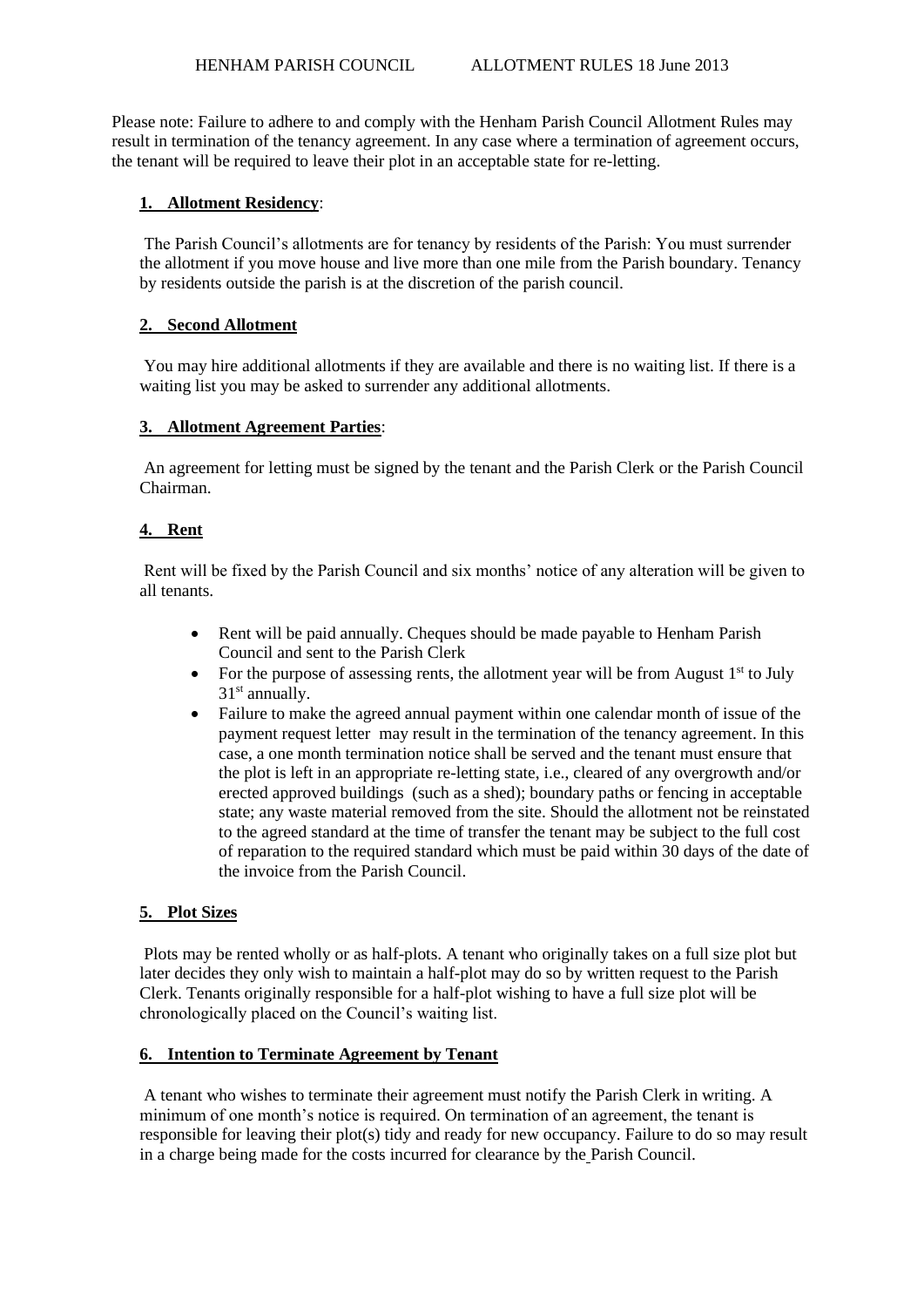## **7. Plot Exchange Between Existing Tenants**

Tenants who wish to exchange their assigned plots must obtain the prior approval of the Parish Council.

### **8. Sub-Letting of Allotment Plots**

The sub-letting of assigned plots by tenants to a third party is not permitted. A vacated plot shall be made available, by the Parish Council, to residents on a waiting list in chronological order.

### **9. Good Garden Husbandry**:

The cultivation of plots with respect to adding manure, digging and keeping the land clean will be in accordance with the practice of good garden husbandry and the Allotment Acts of 1908 and 1950.

### **10. Plots- Paths and Fences**

Tenants shall keep all perimeter fences and paths of their plot(s) in good repair and each tenant will keep their share of the paths and fences adjoining their plot also in good order. Any boundary dispute between tenants should be referred to the Parish Council, in writing (via the Clerk). No lockable gates or fencing, which may impede access by a member of the Council, are permitted.

### **11. Disputes-Other**

Any other dispute relating to the tenancy shall be referred, in writing, to the Parish Council (via the Clerk) for consideration.

### **12. Maintaining Your Plot**

Failure to maintain a plot in good order, according to Henham Parish Council Allotment Rules and Allotments Act 1908 and 1950, may result in termination of tenancy agreement. In this case, a one month termination notice shall be served and the tenant must ensure that the plot is left in an appropriate re-letting state, i.e., cleared of any overgrowth and/or erected approved buildings (such as a shed); boundary paths or fencing in acceptable state; any waste material removed from the site.

- The allocated allotment plot area must be kept maintained and cleared of any overgrowth or waste material.
- The allocated land must be used for the growing of edible fruit or vegetables or ornamental gardening flowers, which may encourage insect activity conducive to pollination.
- The allocated land must not be used for the planting or ornamental trees or shrubs.
- Where the allotment holder has been allocated more than one plot, the perimeter fencing must clearly demark the allotment land so as to not be confused with personally owned land. This may be done with the erection of posts, wire fencing or wooden fencing. Where the boundary is also the perimeter line of the allotment land, the Parish Council shall be responsible for such demarcation.
- Water features, such as ponds and fountains, must not be erected in allotment plots. Water butts may be kept to aid irrigation of crops.
- Ornamental earth mounds must not be created in allotment land. Earth mounds may be created for the growth of vegetables, such as pumpkins, courgettes, etc.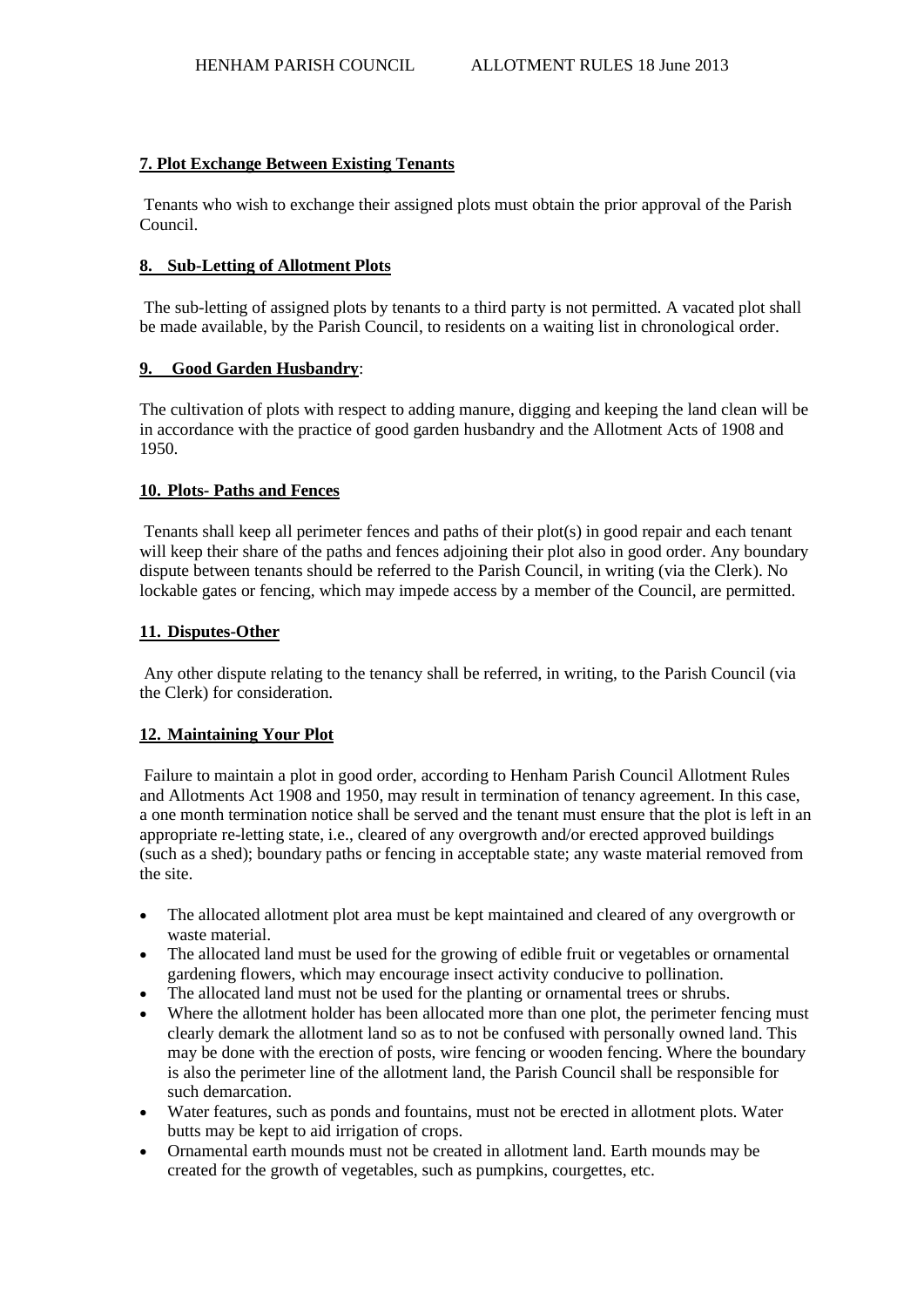- Fences and paths between allotments to be kept and maintained by respective tenants.
- Hosepipe bans must be observed at all times. Any infringement of this will be at the tenant's risk.
- Any item introduced /erected to allotment land without the prior permission of the Parish Council will constitute an infringement of the Allotment rules. Removal of such items will be requested in writing and failure to do so in a timely manner may result in termination of the tenancy agreement.
- The tenant shall use the plot as an allotment garden only as defined by the Allotments Act 1922 (that is to say wholly or mainly for the production of vegetable, fruit and flower crops for consumption or enjoyment by the tenant and his family) and for no other purpose and keep it free of hazards, e.g. broken glass or scrap metal etc., and reasonably free from weeds and noxious plants and in a good state of cultivation and fertility and in good condition.
- The tenant may not carry on any trade or business from the allotment site.

## **13. Cultivation and Use**

The Tenant shall have at least  $\frac{1}{4}$  of the Allotment Garden under cultivation of crops after 3 months (from start of tenancy) and at least ¾ of the Allotment Garden under cultivation of crops after 12 months and thereafter.

# **14. Live Stock**

Tenants may be permitted to keep an amount of live chickens, an appropriate habitat must be provided and enclosure area made safe to other allotment land users. Prior permission must be sough, in writing, from the Parish Council. Tenants will be given notice to remove any live stock introduced to the plot without prior permission being given.

## **15. Vandalism or Criminal Activity**

Tenants will notify the Parish Clerk of any attempt by any person to destroy or damage crops, fences or other property, or any evidence of malicious damage. Any criminal activity should also be reported to the Police Department, either by the tenant or by referral to the Parish Clerk.

## **16. Erection of Building or Structure**

No building shall be erected on any plot without the prior consent of the Parish Council. Applications, inclusive of materials and dimensions proposed, should be sent to the Parish Clerk.

### **Guidelines for consideration are as follows:**

Shed: maximum dimensions 12 square metres.

Greenhouse: maximum dimensions 15 square metres.

Poly tunnel: Maximum dimensions 30 square metres.

## **17. Bonfires**:

No bonfires shall be lit within twenty feet (six and a half metres) of a roadway or on any site where the wind direction may cause smoke to obscure the vision of pedestrians or vehicular roadusers, or in any way where it could be deemed to constitute a road traffic hazard or a health risk.